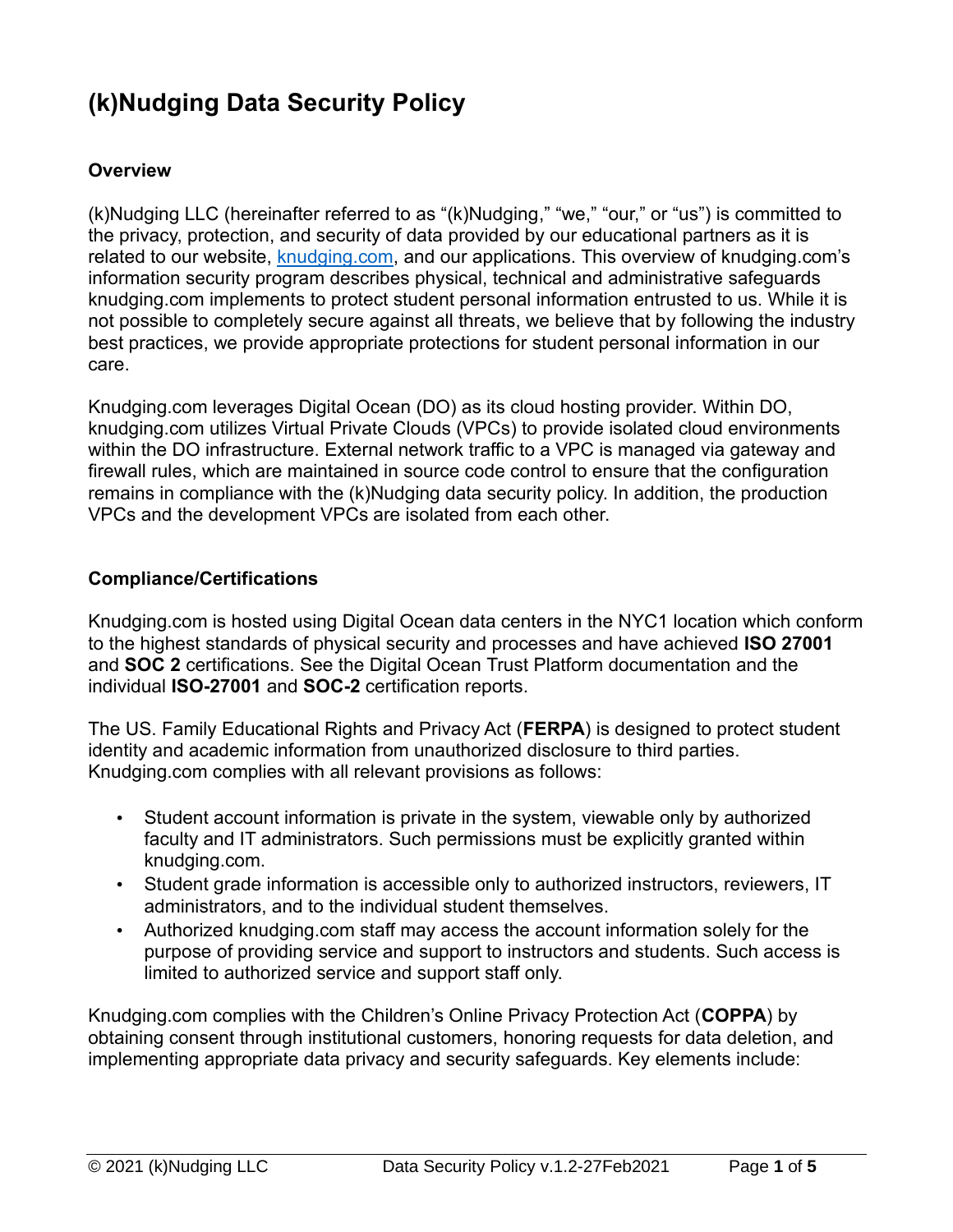- Users (teachers, administrators, etc.) who post videos that include children under 13, such as classroom observations, are required by our User Terms to obtain parent/guardian permission prior to posting.
- Parents may request removal of any video of their child by directly contacting knudging.com.
- Children under 13 years of age are expressly prohibited by our User Terms from creating their own account.

Knudging.com is compliant with the California Consumer Privacy Act (**CCPA**), including all applicable consumer rights in control of their personal data. Please see CCPA-specific rights and terms in our Privacy Policy.

## **Data Access Controls**

Knudging.com's access control principles require all student personal information stored on behalf of customers is only accessible to institution-authorized users and to a limited set of internal knudging.com users who may only access the data for purposes authorized by the institution. Institutions maintain control over their internal users and may grant or revoke access at any time.

In limited circumstances and strictly for the purposes of supporting institutions and maintaining the functionality of systems, certain knudging.com users may access knudging.com systems with student personal information. All such access to student personal information by knudging.com technicians or customer support requires both authentication and authorization to view the information.

Knudging.com encrypts all student personal information in transit over public connections, using Transport Layer Security (TLS), commonly known as SSL, using industry-standard ciphers, algorithms, and key sizes. Knudging.com encrypts student personal information at rest using the industry-standard AES-256 encryption algorithms. All database connections require SSL connections and a private SSL certificate to establish a connection.

Knudging.com follows the standard LTI specification. For more information on the required and recommended fields in this spec, see the [IMS Global Learning Tools Interoperability®](https://www.imsglobal.org/specs/ltiv1p2/implementation-guide)  [Implementation Guide.](https://www.imsglobal.org/specs/ltiv1p2/implementation-guide) When the knudging.com tool is integrated, knudging.com receives the following user specific information:

- School ID (tool consumer instance quid): Unique alphanumeric code sent from LMS
- School Name (tool consumer instance name): Name of your school
- Course ID (context id): Unique alphanumeric code sent from LMS
- Course Name (context title): Name of your course
- Assignment ID (resource\_link\_id): Unique alphanumeric code sent from LMS
- Assignment Name (resource\_link\_title): As entered during assignment set up
- User Name (lis person name full): Name in LMS
- User Email (lis person contact email primary): User's email sent from LMS
- User ID (user id): Unique alphanumeric code sent from LMS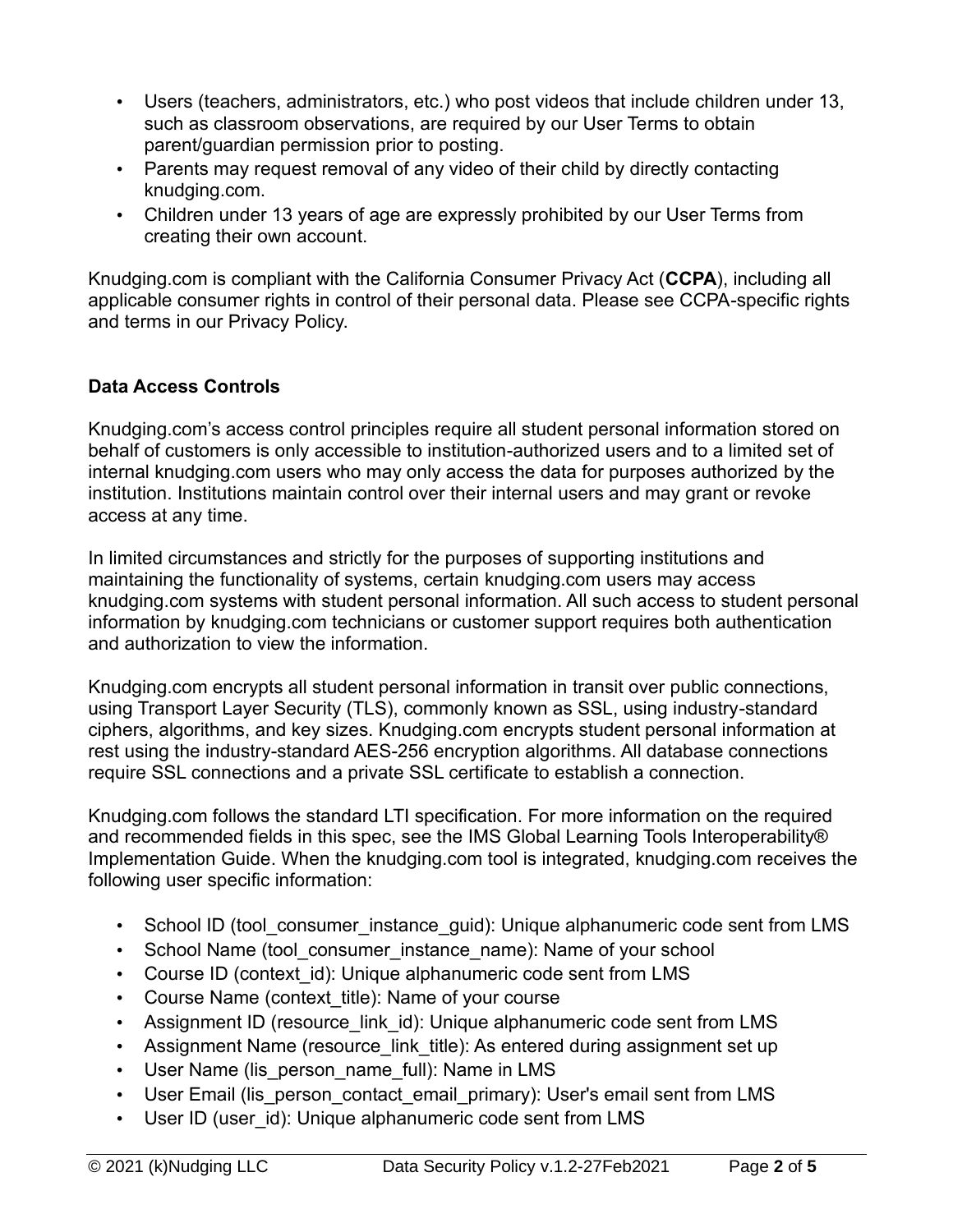• User Role (roles): Role in LMS course

Knudging.com supports the latest [LTI Version 1.3 specification](http://www.imsglobal.org/spec/lti/v1p3/) and [IMS Security Framework](https://www.imsglobal.org/spec/security/v1p0/) which includes OAuth 2.0, OpenId tokens, JSON Web Tokens, and other security measures.

# **Application Security**

Permissions within knudging.com applications are designed on the principle that institutions control access to all student data. To facilitate this, knudging.com applications are designed so that roles and permissions flow from the institution to the individual user. Our developers follow the principle of least privilege which is a security best practice to only grant users and roles the minimum level of access needed to perform their tasks.

Security controls within applications are used to ensure that the desired privacy protections are technically enforced within the system. For example, if an instructor is supposed to see only the data related to his or her classes, knudging.com ensures that, throughout the design and development process, our products restrict instructors from seeing records for any students outside his or her classes.

To make sure knudging.com applications properly enforce permissions and roles, our development teams conduct reviews early in the design process to ensure roles and permissions are an essential component of the design of new applications.

Knudging.com applications are also developed to minimize security vulnerabilities and ensure industry-standard application security controls are in place.

As part of the development process, knudging.com has a set of application security standards that all applications handling student personal information are required to follow, including:

- Student personal information is secured using industry standard encryption when in transit between end-users and knudging.com systems.
- Applications are built with password brute-force attack prevention
- User sessions expire after a fixed period of time

Knudging.com conducts manual and automated static code analysis as well as dynamic application security testing to preemptively identify vulnerabilities published by industry leaders such as Open Web Application Security Project (OWASP) and SANS Common Weakness Enumeration (CWE).

## **Proactive Security**

Knudging.com periodically conducts risk assessments, aimed at identifying and prioritizing security vulnerabilities. An information security team coordinates remediation of the vulnerabilities. The team also provides ongoing advice on current risks and advises on remediation of vulnerabilities and incident response. Our IT team monitors the Common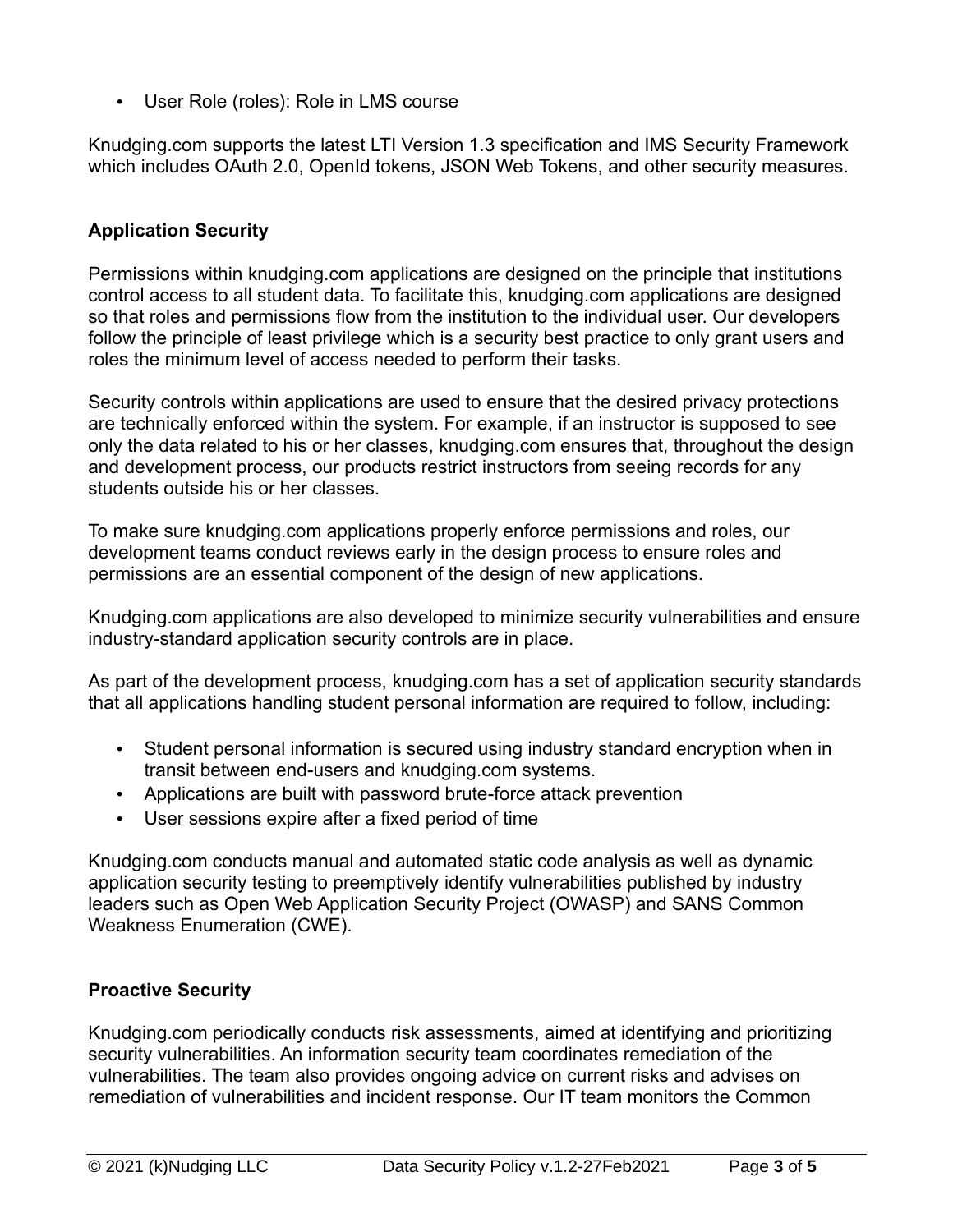Vulnerability and Exposure (CVE) reports to eliminate potential vulnerabilities as quickly as possible.

Knudging.com ensures that its systems are free of known vulnerabilities in several ways. Every production server runs vulnerability detection software that compares the installed software against a global database of known vulnerabilities. Secondly, we employ real time network monitoring that reports on any potentially malicious traffic. In addition, we continually review all our system logs for potential security breaches. Lastly, we continually test our applications against common malicious internet traffic. Violations in any of these areas will alert one of our teams, who are available around the clock.

Access to production systems at knudging.com is restricted to a limited set of internal staff to support technical infrastructure, troubleshoot customer issues, or other purposes authorized by the institution. Password based logins are disabled on production servers. Staff must use SSH keys to remotely access any host system. This prevents password guessing or brute force password attacks against our systems. Some systems, such as database clusters, restrict access to internal networks.

Knudging.com utilizes two-factor authentication methods for access to some systems. Twofactor authentication involves a combination of something only the user knows and something only the user can access. For example, two-factor authentication for administrative access could involve entering a password as well as entering a one-time pass code sent via text message to the administrator's mobile phone. The use of two-factor authentication reduces the possibility that an unauthorized individual could use a compromised password to access a system.

Network filtering technologies are used to ensure that production environments with student personal information are properly segmented from the rest of the network. Production environments only have limited external access to enable customers to use our web interfaces and other services. In addition, knudging.com uses firewalls to ensure that development servers have no access to production environments.

Other measures that knudging.com takes to secure its operational environment include system monitoring to detect anomalous activity that could indicate potential attacks and breaches.

At knudging.com, we believe that protecting student personal information is the responsibility of all employees. We provide comprehensive information security training program that all employees undergo upon initial hire, with an annual refresher training. We also provide information security training for specific departments based on role.

# **Reactive Security**

Knudging.com implemented intrusion detection and prevention systems (IDS/IPS) to monitor the network and report anomalous activity for appropriate resolution.